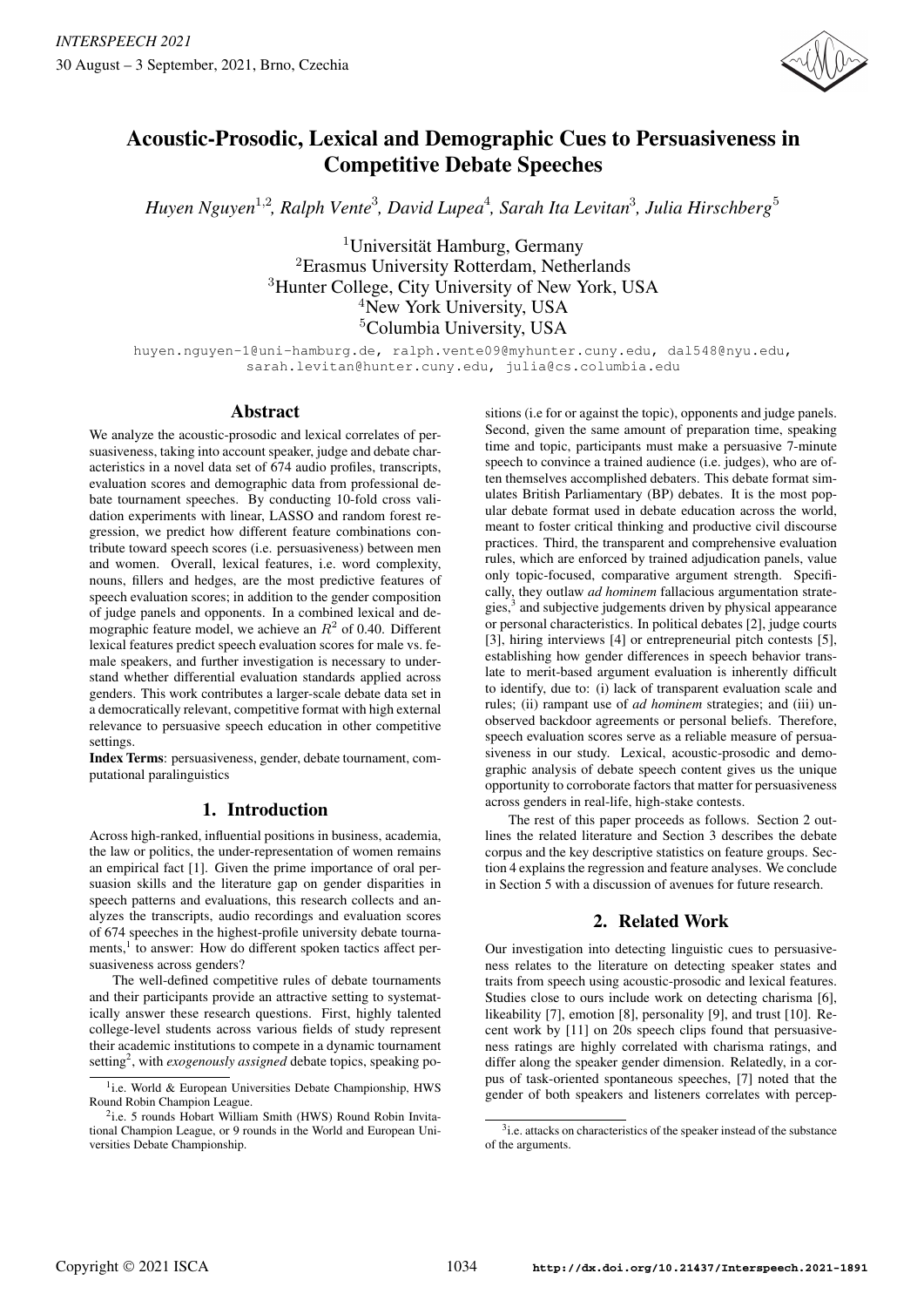tion of likeability. A recent investigation of vocal pitch in 74 000+/- US Congressional floor speeches by [12] found that higher emotional intensity was correlated with persuasiveness in female pitches when they discussed women's topics. The work closest to our paper are [13] on creating Virtual Debate Coach for young politicians and [14] on 30 Oxford style debates, which employ multi-modal analyses. However, their data was constructed in a lab-based environment to train virtual audiences. Comparatively, our work complements existing debate corpora [15, 16, 17] with a large-scale, real-life debate tournament corpus and establishes the link between expert human-scored speech evaluations and persuasion-relevant lexical, acoustic features and demographic characteristics of speakers and judges.

Our multi-model analysis on this novel debate data set also complements the current persuasion detection literature, which often uses text-only corpora, in either lab-based environments or in contexts with inevitably noisy or non-transparent evaluation criteria. For instance, the latest work by [17] to train the IBM Project Debater analyzes argument quality of transcripts from lab-constructed speeches of professional debaters. For online debates, [18] detects persuasiveness in online social media discussions; [19] measures dynamic persuasiveness of online debaters over time; and [20] identifies the attackability of sentences on the ChangeMyView platform on Reddit. By coupling acoustic-prosodic cues with lexical and demographic features in our debate tournament corpus, we can comprehensively investigate the interplay of these features across genders in real-life, high-stake competitions.

## 3. Data & Descriptive Statistics



Figure 1: *Data collection & analysis procedure*

Figure 1 summarizes the data collection and analysis procedures we use on this debate data set. From YouTube videos of tournament debates from 2008 to 2018, we extracted over 225 hours of human-transcribed verbatim transcripts  $(98 + \%$ accuracy) and audio recordings of these debates. Because of high demand for high-level debate recordings for training purposes, the vast majority of recorded debates are in the upper end of debate tournaments. The scores and descriptive statistics of male and female speakers is summarized in the first line of Table 1. These speeches are in the right tail of the score distribution, since the overall average of 78.40 in this data set is significantly higher than the population mean score of 75. As the recording quality varies across competitions, we ended up with 168+/- hours of usable transcripts and audio files after omitting debates with over 4% of inaudible audios. Since debate tournaments are heavily male-dominated (65 - 70% of participants are male), we currently have 475 speeches given by men but only 199 by women.

To obtain the demographic data, we web-scraped this information from tournament score archival data and con-

firmed the accuracy with tournament directors. This information is captured in the following categorical variables: non\_native whether the debater is a native English speaker, institution\_rank whether the institution the speaker represents is ranked in the top 50 universities worldwide or not), room\_female\_dominated whether the debate room has at least as many male as female speakers (8 speakers in total/debate) panel\_female\_dominated whether the judge panel has at least as many male as female judges (3 to 5 judges/panel/debate), chair\_female whether the chair judge is a woman. After matching demographic information and evaluation scores from the web-scraped data with the YouTube videos, we triple-checked the videos and transcripts for: (i) transcript completeness and speech comprehensibility; (ii) speaker gender, team identity, speaking position; and (iii) debate round, judges' role and gender composition.

Next, we extracted persuasion-relevant LIWC features using [21]'s program, after removing inaudible/clapping/laughter remarks, punctuation and brackets in the transcripts. These features include: (i) basic lexical features (e.g. WordCount, SentenceCount, Character-, perWord, Fillers, Hedges, etc.), (ii) Parts of Speech, psychometric measures to measure speech style (e.g. Analytic, Authentic, Tone) and (ii) debatestrategic strategies (i.e. POIReject number of times the speakers reject offered questions from opponents, BPWoPhra proportion of debate-specific filler phrases in speech).

For acoustic-prosodic features, we used Parselmouth [22], a Python interface to Praat [23] and obtained commonly studied acoustic-prosodic features in speech research: (i) intensity (the energy in a sound wave), (ii) pitch (the fundamental frequency of a voice), (iii) harmonics to noise ratio (HNR, a measure of voice quality), (iv) mean percentage jitter (localJitter, cycle-to-cycle variation of fundamental frequency) and (v) mean percentage shimmer (localShimmer, variability of the peak-to-peak amplitude in decibels) [24]. These features were sampled 100 times per second. Then, all instances of the minimum value of each feature were dropped so our statistics represent voiced regions only. To reduce the dimensionality of time-series data, we extracted 5 quantiles of pitch and intensity. For example, intensity\_20pctl is the 20th percentile of all samples of intensity for a particular speech, and intensity\_60-80 is the difference between the 60th and 80th percentiles of intensity. In our analysis, acoustic features are z-score normalized by gender.<sup>4</sup>

Table 1 provides the descriptive statistics of all features across all speeches, and those extracted from only speeches given by men or by women. Demographic-wise, most features appear quite balanced between male and female speakers, except for institution\_rank. While only 28% of male speakers represented the top-50-ranked universities, 42% of women in this sample competed on behalf of top-50-ranked universities. Regarding acoustic-prosodic features, mean harmonics-to-noise-ratio, intensity and pitch differed significantly between male and female speakers (at 95% confidence level). Unsurprisingly, the largest mean and variance difference is pitch, which is in line with existing literature. For the lexical features, speeches given by men are significantly more analytical, with shorter sentences. There are very small difference in fillers (e.g. um, uh), and virtually no difference in the number of times men and women were asked questions during their speeches and the amount of BP-specific words and

<sup>4</sup>Both the raw and normalized features are reported in Table 2.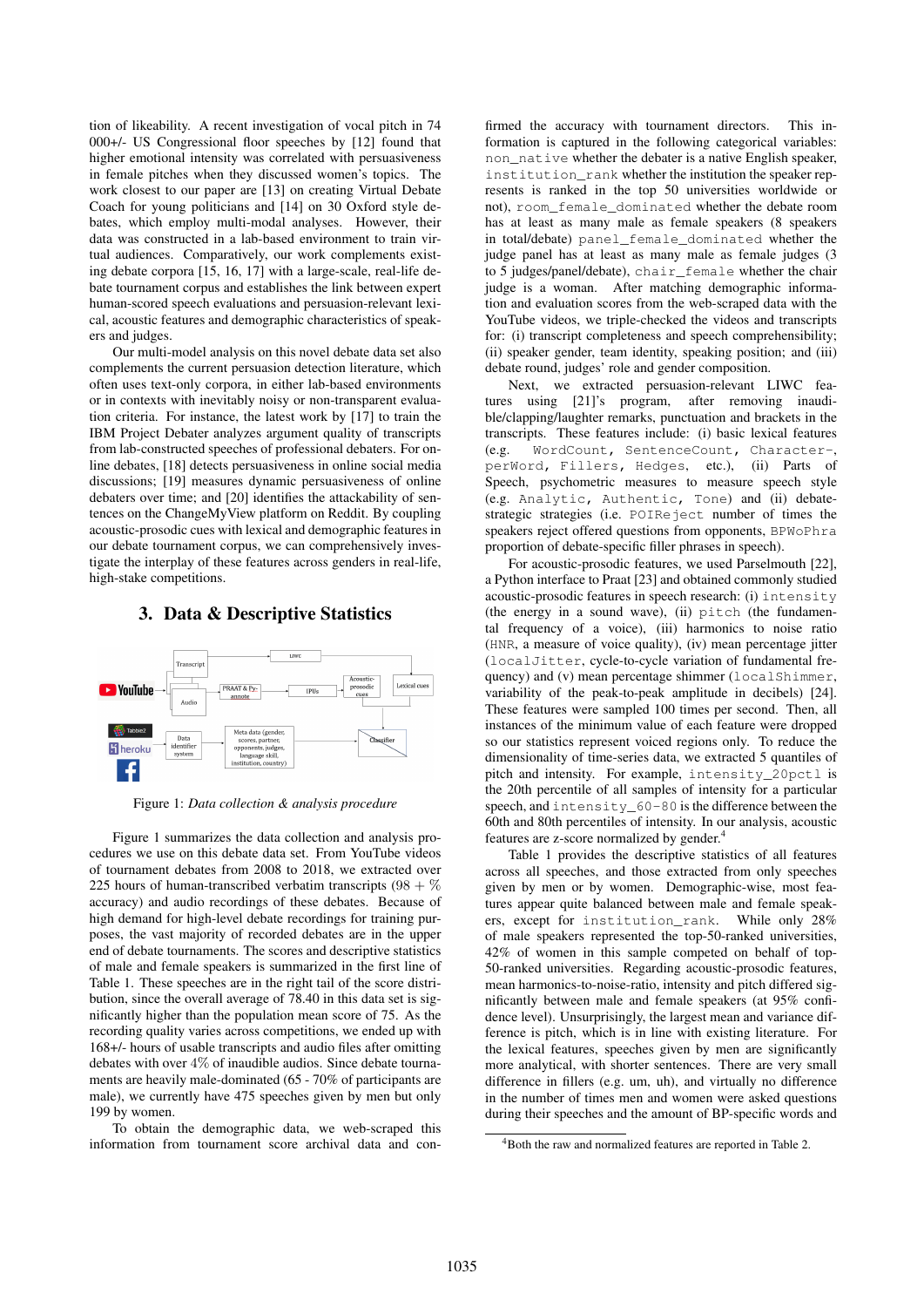phrases.

|                            | Speeches given by |                                  |           |          |              |          |  |  |
|----------------------------|-------------------|----------------------------------|-----------|----------|--------------|----------|--|--|
|                            |                   | male speakers<br>female speakers |           |          | all speakers |          |  |  |
|                            | $\mu$             | $\sigma$                         | $\mu$     | $\sigma$ | $\mu$        | $\sigma$ |  |  |
| <b>Speech Scores</b>       |                   |                                  |           |          |              |          |  |  |
| $(50 - 100 \text{ scale})$ | 78.63             | 3.88                             | 77.84     | 4.58     | 78.4         | 4.11     |  |  |
| <b>Demographic</b>         |                   |                                  |           |          |              |          |  |  |
| chair_female               | 0.39              | 0.49                             | 0.36      | 0.48     | 0.37         | 0.48     |  |  |
| female                     | 1.00              | 0.00                             | 0.00      | 0.00     | 0.27         | 0.44     |  |  |
| institution_rank           | 0.28              | 0.45                             | 0.42      | 0.49     | 0.38         | 0.49     |  |  |
| non native                 | 0.33              | 0.47                             | 0.23      | 0.42     | 0.25         | 0.43     |  |  |
| panel_female_dominated     | 0.45              | 0.50                             | 0.35      | 0.48     | 0.38         | 0.49     |  |  |
| panel_female_ratio         | 0.43              | 0.50                             | 0.32      | 0.47     | 0.35         | 0.48     |  |  |
| room_female_dominated      | 0.41              | 0.49                             | 0.13      | 0.33     | 0.20         | 0.40     |  |  |
| <b>Aconstic</b>            |                   |                                  |           |          |              |          |  |  |
| mean_hnr                   | $-113.46$         | 34.03                            | $-100.96$ | 34.89    | $-104.33$    | 35.07    |  |  |
| std_hnr                    | 96.57             | 11.01                            | 97.25     | 8.84     | 97.07        | 9.47     |  |  |
| mean_intensity             | 62.66             | 4.66                             | 64.63     | 5.18     | 64.10        | 5.12     |  |  |
| std_intensity              | 8.46              | 1.80                             | 9.30      | 3.28     | 9.08         | 2.98     |  |  |
| mean_pitch                 | 180.15            | 35.94                            | 132.72    | 29.76    | 145.50       | 37.90    |  |  |
| std_pitch                  | 141.70            | 17.85                            | 114.04    | 13.14    | 121.49       | 19.04    |  |  |
| localShimmer               | 0.169             | 0.017                            | 0.177     | 0.177    | 0.175        | 0.017    |  |  |
| localJitter                | 0.027             | 0.004                            | 0.030     | 0.030    | 0.029        | 0.004    |  |  |
| Lexical                    |                   |                                  |           |          |              |          |  |  |
| Adj                        | 9.59              | 1.77                             | 10.04     | 2.12     | 9.92         | 2.04     |  |  |
| Adv                        | 8.40              | 1.47                             | 7.84      | 1.50     | 7.99         | 1.51     |  |  |
| Analytic                   | 43.81             | 13.56                            | 50.43     | 15.04    | 48.64        | 14.94    |  |  |
| ArguIndi                   | 3.38              | 1.36                             | 3.24      | 1.33     | 3.28         | 1.34     |  |  |
| Authentic                  | 30.52             | 12.83                            | 26.97     | 12.85    | 27.93        | 12.93    |  |  |
| <b>BPWoPhra</b>            | 0.68              | 0.46                             | 0.71      | 0.43     | 0.70         | 0.44     |  |  |
| CertainLIWC                | 1.70              | 0.76                             | 1.59      | 0.66     | 1.62         | 0.69     |  |  |
| CharCount                  | 6701.32           | 945.88                           | 6866.03   | 951.40   | 6821.63      | 951.83   |  |  |
| CharperWord                | 4.42              | 0.50                             | 4.49      | 0.50     | 4.47         | 0.50     |  |  |
| Fillers                    | 4.95              | 4.64                             | 4.71      | 4.63     | 4.77         | 4.63     |  |  |
| Hedges                     | 3.62              | 1.15                             | 3.33      | 1.17     | 3.41         | 1.17     |  |  |
| Noun                       | 20.65             | 2.32                             | 21.48     | 2.09     | 21.26        | 2.18     |  |  |
| POIReject                  | 0.07              | 0.15                             | 0.08      | 0.15     | 0.08         | 0.15     |  |  |
| PersonalPron               | 8.06              | 1.73                             | 7.38      | 1.64     | 7.57         | 1.69     |  |  |
| SentCount                  | 69.49             | 16.18                            | 76.54     | 17.85    | 74.64        | 17.68    |  |  |
| SixLetterPerc              | 17.80             | 2.81                             | 18.13     | 2.96     | 18.04        | 2.92     |  |  |
| TentaLIWC                  | 2.82              | 0.91                             | 2.93      | 0.95     | 2.90         | 0.94     |  |  |
| Tone                       | 47.48             | 24.30                            | 47.06     | 24.04    | 47.17        | 24.09    |  |  |
| Verh                       | 16.59             | 1.73                             | 16.36     | 1.56     | 16.42        | 1.61     |  |  |
| WordCount                  | 1502.14           | 206.93                           | 1528.76   | 197.97   | 1521.59      | 200.57   |  |  |
| WordperSent                | 22.47             | 4.83                             | 20.81     | 4.26     | 21.26        | 4.48     |  |  |
| whWordLIWC                 | 2.49              | 0.73                             | 2.55      | 0.70     | 2.53         | 0.70     |  |  |

Table 1: *Descriptive statistics of evaluation scores and features: Male vs. Female speakers* ( $N_{M\cup F} = 674$ ,  $N_M = 475$ ,  $N_F =$ 199*)*

## 4. Regression Experiments

#### 4.1. Overall analysis

Our goal is to predict speech persuasiveness i.e. speech evaluation scores, based on the acoustic-prosodic, lexical and demographic features summarized in Table 1. Our baseline model is a Linear Regression with a bias term, using 10-fold crossvalidation. We further ran LASSO, ridge and random forest models to check for the most predictive models. We trained and evaluated these models separately for: (1) acoustic-prosodic, (2) lexical, (3) and demographic features, and (4) a combined model, to robustly check their relevance to speech evaluation scores. For our data set, we found that random forest models with complex decision boundaries over-fit the test set dramatically. Given the tuning parameters we used, we observed no significant improvement in predictive performance between Linear, Lasso, and Ridge regression models. Therefore, we report the most predictive features for each model as the average of 100 trials from linear regression experiments.

To evaluate the results, we use the mean  $R^2$ , i.e. the proportion of the variance in judges' scores that are explained by the features, and the standard deviation  $R^2$  across all folds and trials. The linear regression results for these four models are shown in the first column of Table 2, with the top 5 most predictive features and their statistical significance for each group of features, along with their associated weights (i.e. coefficient values learned by the model). Our

Table 2: *Most predictive features for the entire data set*  $(N_{M\cup F} = 674)$ 

| Feature group                                                                             | Feature                                                                                                                                              | Weight                                                                                           |
|-------------------------------------------------------------------------------------------|------------------------------------------------------------------------------------------------------------------------------------------------------|--------------------------------------------------------------------------------------------------|
| Raw Acoustic-prosodic<br>mean $R^2 = 0.1812$<br>stdev $R^2 = 0.0906$                      | intensity_20pctl***<br>intensity_60-80pctl***<br>pitch_60-80pctl**<br>intensity_0-20pctl***<br>intensity_min***<br><b>Bias</b>                       | 1.9678<br>1.4226<br>0.0596<br>$-1.8084$<br>$-1.8301$<br>63.4868                                  |
| <b>Gender Normalized Acoustic-prosodic</b><br>mean $R^2 = 0.1755$<br>stdev $R^2 = 0.0919$ | intensity_20pctl ***<br>intensity_80pctl***<br>pitch_60-80pct**1<br>intensity_min***<br>intensity_40pctl***<br><b>Bias</b>                           | 5.6675<br>5.2740<br>0.7240<br>$-0.7390$<br>$-9.8571$<br>78.72                                    |
| Lexical<br>mean $R^2 = 0.3121$<br>stdev $R^2 = 0.0782$                                    | CharperWord***<br>Noun***<br>CharCount***<br>Fillers***<br>Hedges***<br><b>Bias</b>                                                                  | 0.7353<br>0.2293<br>0.0015<br>$-0.1791$<br>$-0.2917$<br>62.3433                                  |
| Demographic<br>mean $R^2 = 0.2356$<br>stdev $R^2 = 0.0929$                                | panel_female_dominated***<br>room_female_dominated<br>non native***<br>institution_rank***<br>chair_female<br>panel_female_ratio**<br><b>Bias</b>    | 2.6301<br>1.2266<br>0.1578<br>$-0.1349$<br>$-0.2203$<br>$-2.1284$<br>78.12                       |
| <b>Combined Model</b><br>mean $R^2 = 0.4039$<br>stdev $R^2 = 0.0895$                      | institution rank***<br>room_female_dominated<br>CertainLIWC<br>Hedges**<br>$Noun***$<br>SixLetterPerc**<br>CharCount***<br>Fillers***<br><b>Bias</b> | 0.9851<br>0.9851<br>0.1481<br>0.0880<br>0.0012<br>$-0.2508$<br>$-0.2508$<br>$-0.2917$<br>66.6863 |

 $*_{p < 0.10, ** p < 0.05, ** p < 0.01.}$ 

Table 3: *Most predictive features: Male vs. Female speakers*  $(N_M = 475, N_F = 199)$ 

|                   | <b>Male Speakers</b><br><b>Female Speakers</b> |                    |                              |                    |  |
|-------------------|------------------------------------------------|--------------------|------------------------------|--------------------|--|
| Feature Group     | Feature                                        |                    | Weight   Feature             | Weight             |  |
|                   |                                                |                    |                              |                    |  |
| Acoustic-prosodic | mean $R^2$                                     | 0.1823             | mean $R^2$                   | 0.0587             |  |
|                   | stdev $R^2$                                    | 0.1179             | stdev $R^2$                  | 0.2311             |  |
|                   |                                                |                    |                              |                    |  |
|                   | intensity_20pctl***                            | 2.2177             | hnr_20pctl                   | 2.9465             |  |
|                   | intensity_40-60pctl***                         | 1.3137             | intensity_60-80pctl***       | 1.6151             |  |
|                   | pitch_80pctl **                                | 0.0211             | pitch_80pctl***              | 0.0210             |  |
|                   | intensity_0-20pctl **                          | $-2.098$           | intensity_min**              | $-0.0197$          |  |
|                   | intensity_min***                               | $-2.1210$          | intensity_40pctl             | $-3.0505$          |  |
|                   | <b>Bias</b>                                    | 66.032             | <b>Bias</b>                  | 73.63              |  |
| Lexical           |                                                |                    |                              |                    |  |
|                   | mean $R^2$                                     | 0.2700             | mean $R^2$                   | 0.2156             |  |
|                   | stdev $R^2$                                    | 0.0994             | stdev $R^2$                  | 0.1671             |  |
|                   | BPWoPhra***                                    | 0.9854             | CertainLIWC***               | 1.1895             |  |
|                   | whWordLIWC***                                  | 0.7308             | TentaLIWC                    | 0.5362             |  |
|                   | Analytic***                                    | 0.0487             | ArguIndi                     | 0.2467             |  |
|                   | WordperSent                                    | 0.0078             | Verb                         | 0.0643             |  |
|                   | Adj***                                         | $-0.3784$          | Adj                          | $-0.4340$          |  |
|                   | <b>Bias</b>                                    | 77.58              | <b>Bias</b>                  | 79.37              |  |
| Demographic       |                                                |                    |                              |                    |  |
|                   | mean $R^2$                                     | 0.2244             | mean $R^2$                   | 0.1676             |  |
|                   | stdev $R^2$                                    | 0.1200             | stdev $R^2$                  | 0.2061             |  |
|                   |                                                |                    |                              |                    |  |
|                   | institution_rank***                            | 2.5967             | institution_rank***          | 3.0218             |  |
|                   | panel_female_dominated***                      | 1.6228             | panel_female_dominated       | 0.0260             |  |
|                   | chair_female                                   | $-0.0434$          | chair female                 | $-0.3264$          |  |
|                   | panel_female_ratio<br>non_native***            | $-0.3234$          | room_female_dominated*       | $-0.3264$          |  |
|                   | <b>Bias</b>                                    | $-2.0332$<br>77.80 | non_native***<br><b>Bias</b> | $-2.6522$<br>79.13 |  |
|                   |                                                |                    |                              |                    |  |
| Combined          |                                                |                    |                              |                    |  |
|                   | mean $R^2$                                     | 0.3002             | mean $R^2$<br>stdev $R^2$    | 0.0024             |  |
|                   | stdev $R^2$                                    | 0.10649            |                              | 0.5676             |  |
|                   | CharCount**                                    | 0.0032             | std_intensity                | $-0.063$           |  |
|                   | Fillers***                                     | $-0.1494$          | Adj                          | 0.1898             |  |
|                   | $N$ oun***                                     | 0.2302             | CharCount***                 | 0.0015             |  |
|                   | SixLetterPerc                                  | $-0.0139$          | Fillers***                   | $-0.1993$          |  |
|                   | WordCount                                      | $-0.0084$          | TentaLIWC                    | 0.4019             |  |
|                   | <b>Bias</b>                                    | 65.6783            | <b>Bias</b>                  | 67.4882            |  |

 $*_{p}$  < 0.10, \*\*  $p$  < 0.05, \*\*\*  $p$  < 0.01.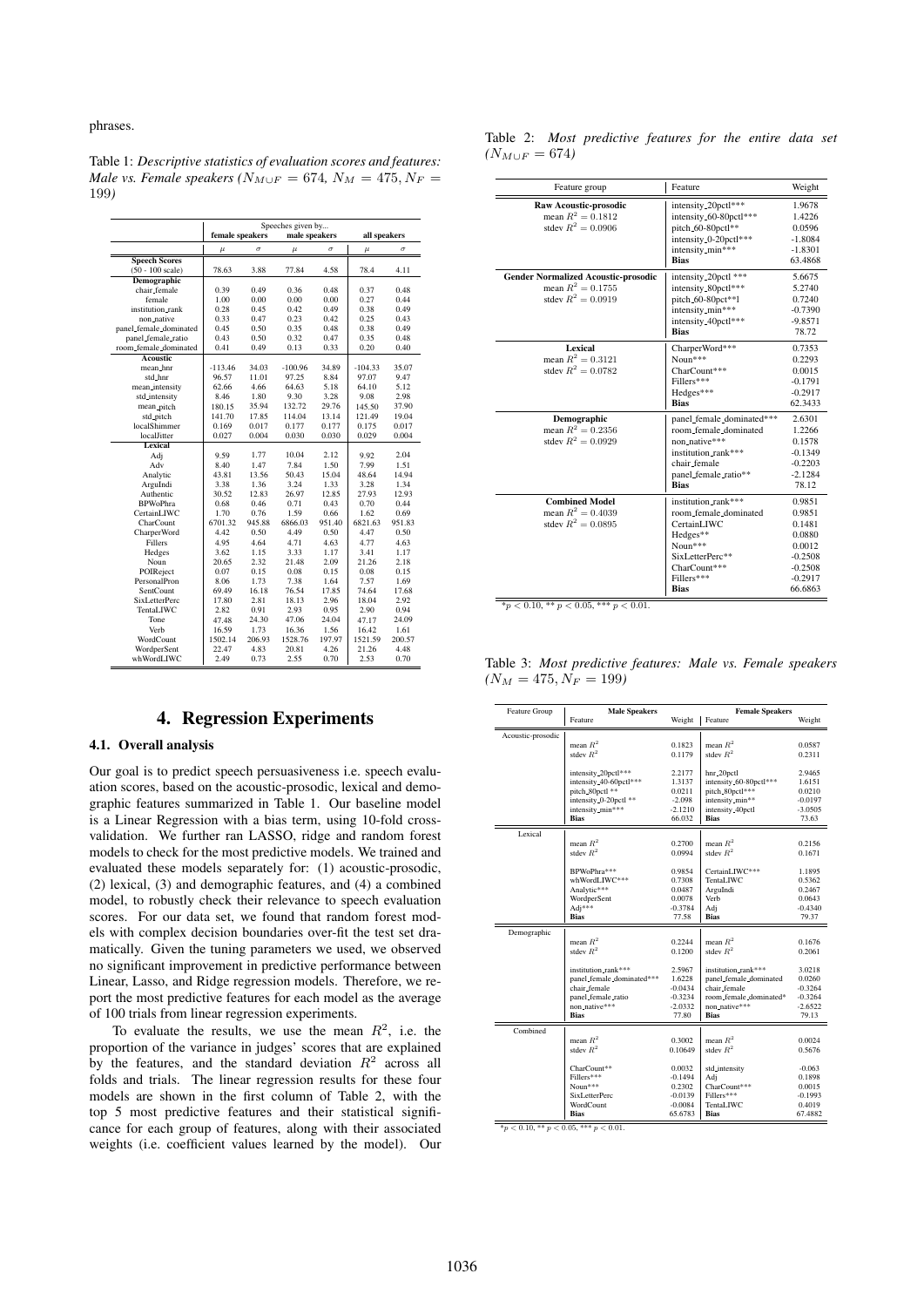acoustic-prosodic model (1) achieved a mean  $R^2$  of .18, with the intensity and pitch explaining some of the variance. Our lexical-only model (2) was the most predictive model, achieving a mean  $R^2$  of 0.31. Our demographic-only model (3) achieved a mean  $R^2$  of 0.24. These individual feature set regression results show that speech verbal content is the most predictive of speech persuasiveness. Overall, our best model is the combined lexical and demographic model, with mean  $R<sup>2</sup>$  of 0.40. The most predictive features from this model are institution\_rank, room\_female\_dominated, SixLetterPercentage, CharCount, Hedges, Noun, Fillers and CertainLIWC.

With respect to the most predictive features of persuasiveness across these models, the best performing acousticprosodic features are intensity and pitch related features (not HNR), as shown in Table 2. Specifically, low and high intensity percentiles, i.e. softer or louder speech, correlate positively with persuasiveness. This suggests that varying speech intensity matters for persuasiveness, differing from the finding that intensity variation lowers "likes" on YouTube videos in [25]. Regarding lexical features, the most predictive ones are CharPerWord, i.e. number of characters per word, which indicates that longer, more complex word usage is more persuasive. In line with the common belief that polished and confident language is more persuasive, we found that Fillers (e.g. um, uh) and Hedges (words that express uncertainty, e.g. "sort of") negatively correlate with speech evaluation scores. Finally, for demographic features, the judge panel and debate room gender composition, i.e. panel\_female\_dominated and room\_female\_dominated, have the largest weights. This finding highlights the importance of gender of both speakers and judges in speech evaluation. We also note that whether a speaker represents a top-50-ranked academic institution i.e. institution\_rank correlates positively with persuasiveness, only in a demographic and lexical feature model.

#### 4.2. Male vs. Female Speakers

To understand which features matter for persuasiveness across genders, we ran the same analysis on the subsets of speeches given by male vs. female speakers, as reported in Table 3. Lexical and demographic features clearly predict persuasiveness better than acoustic-prosodic ones for both genders. Note here that the features that correlate with higher persuasiveness differ for men and women. In the combined model, for both male and female speakers, more character counts (i.e. longer, more complex words) correlate with higher scores; whereas speeches with more fillers receive lower scores. Nonetheless, since our model has a significantly worse fit for female speakers than for male speakers, further investigation is necessary to understand what matters for persuasiveness in female speeches.

The low  $R^2$  of 0.06 and the high standard deviation of 0.23 on acoustic-prosodic models among female speeches suggest two potential reasons. One possibility is that judges could employ differential standards when evaluating the auditory aspects of a speech for male vs. female speakers. For speeches given by men, judge evaluations are more consistent, with lower standard deviation of 0.12 and a better fit of 0.18. This consistent evaluation standard for male speeches holds also for lexical and demographic features. A combined feature regression model (4) applied on male vs. female speech subsets gives us an  $R^2$ of 0.30 for the former, while only 0.24 for the latter. However, while the best performing features differ between male and female speakers, we cannot reach a real conclusion here, given the current high standard deviation.

Another possibility for these results is that the current data set has significantly fewer number of speeches by women, with only  $N_F = 199$  female speeches compared to  $N_M = 475$ male speeches. Nonetheless, upon running the same regression experiment on a randomly selected subset of similar size on speeches given by men ( $N_M = 190$ ), we observe an  $R^2$ performance of 0.32 and a standard deviation of 0.25. Although the overall fit degrades for this subset of speeches by men, the fit is comparatively much better. This result suggests that sample size is *not* necessarily the only driver of this poor fit.

## 5. Conclusions

This paper presents a multi-modal analysis to predict persuasiveness in a novel data set of 674 real-life, high-stake debate tournament speeches. Using four 10-fold cross validation regression models, we found that the most effective model was a combination of demographics and lexical features. Linear regression models perform the best among the tested models, with ridge regression as the next best model. Gender composition of judge panels is important in predicting speech scores, thus highlighting the critical role of judge identities. Breaking down the analysis into male vs. female speakers reveals potentially effective debate persuasiveness for male speakers, yet further investigation is necessary on female speakers to conclusively pinpoint the crucial speech elements perceived as persuasive by judges. All in all, this work contributes to the scientific understanding of persuasiveness in competitive, real-life tournaments among highly talented and motivated speakers, thus having important relevance for persuasive speech education in other competitive settings.

The current analysis is qualified by three limitations that offer fruitful avenues for future research. First, the limited number of observations for female speeches and the lack of sentencelevel lexical variables relevant for persuasion both need to be addressed. In future work, we plan to collect more female speeches given and produce a balanced overview of varying feature importance for these minority groups. Second, given the wide assortment of recording conditions e.g. echo, audience latent noise, differing response of the microphone, to improve  $R^2$ performance in acoustic-prosodic models, we will also de-noise the files and re-extract the acoustic features. Finally, we want to incorporate visual cues e.g. body language; syntactic complexity; argument components (i.e. claims, premises) and relations (i.e. support/attack) in speeches to complete the multi-modal predictor of persuasiveness, particularly across social groups (e.g. gender, native English speakers, experienced vs. novice debaters).

## 6. Acknowledgements

We gratefully acknowledge the financial fund from the Diversity & Inclusion Office of Erasmus University Rotterdam, Netherlands to collect and construct the data set. We are also indebted to Columbia Speech Lab for providing us with the necessary platform and resources to conduct the acoustic-prosodic analysis part of the paper.